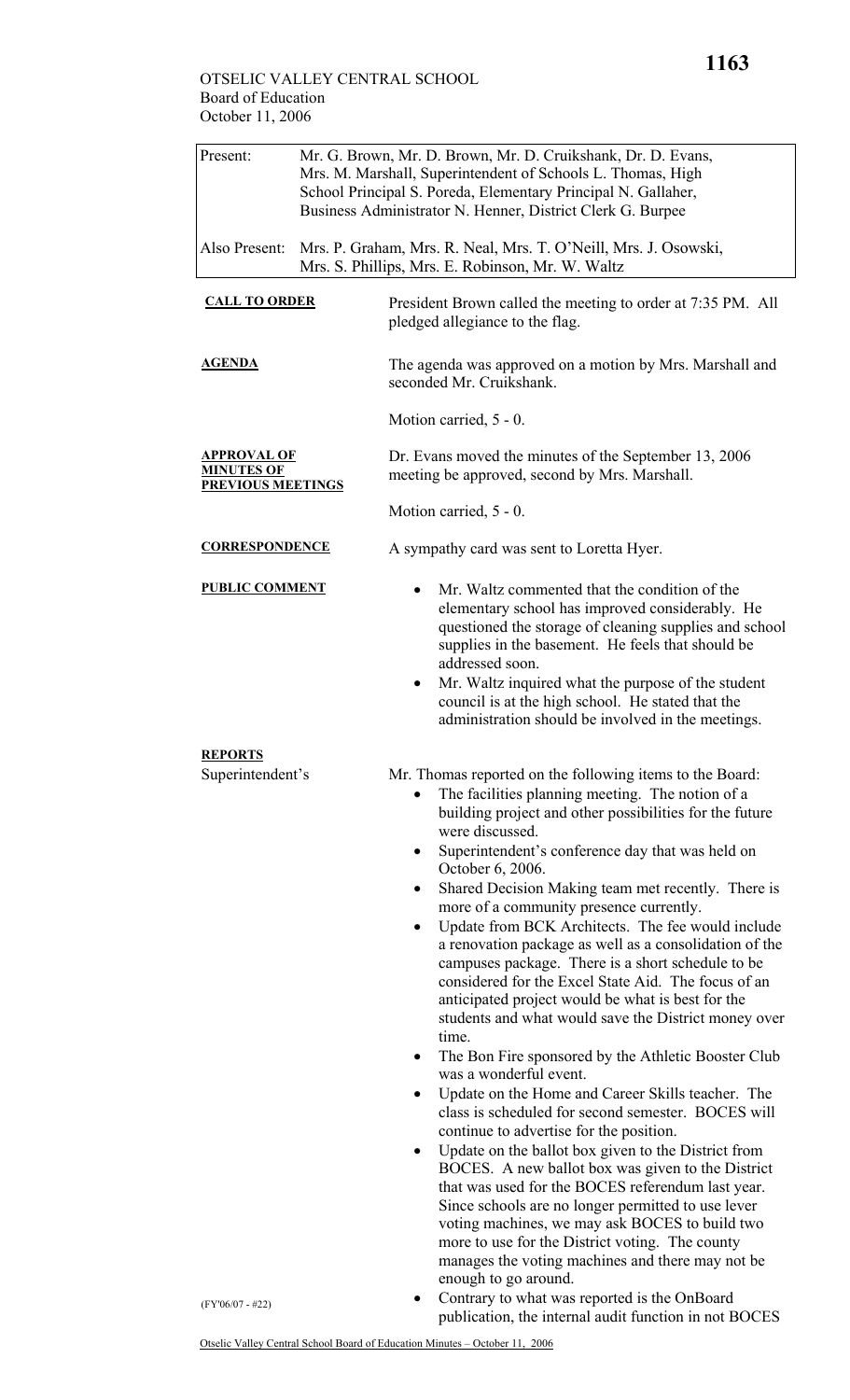| <b>Business</b><br>Administrator's | aidable.<br>Governor Pataki has proclaimed October 18, 2006 as<br>$\bullet$<br>School Bus Driver Appreciation Day.<br>The Legislative Lobby Day is February 27, 2007.<br>Ms. Henner reported on the following:<br>The District is making improvements as reflected in<br>the Auditor's Report.<br>Motion by Dr. Evans to accept the auditor's report,<br>second by Mr. D. Brown.<br>Motion carried, 5 - 0.<br>Update on the collection of taxes. About one half of<br>$\bullet$<br>the taxes were collected in September. To date, about<br>75% have been collected including the STAR monies.                                                                                                                                                                                                                                                                                                                                                                                                                                                                                                                                                                                                                                                               |
|------------------------------------|--------------------------------------------------------------------------------------------------------------------------------------------------------------------------------------------------------------------------------------------------------------------------------------------------------------------------------------------------------------------------------------------------------------------------------------------------------------------------------------------------------------------------------------------------------------------------------------------------------------------------------------------------------------------------------------------------------------------------------------------------------------------------------------------------------------------------------------------------------------------------------------------------------------------------------------------------------------------------------------------------------------------------------------------------------------------------------------------------------------------------------------------------------------------------------------------------------------------------------------------------------------|
| Elementary Principal's             | Ms. Gallaher reported on the following:<br>Review of the 2005-2006 testing scores. Everyone is<br>$\bullet$<br>working together to make gains with the scores over<br>the years.                                                                                                                                                                                                                                                                                                                                                                                                                                                                                                                                                                                                                                                                                                                                                                                                                                                                                                                                                                                                                                                                             |
| <b>High School</b><br>Principal's  | Mr. Poreda reported on the following items:<br>Review of the assessment scores for the $7th$ and $8th$<br>grade students of the 2005-2006 school year.<br>The Yellow Ribbon Campaign will be presented at<br>the junior-senior high school on October 19, 2006.<br>This is a suicide prevention program aimed at high<br>school students. Parents and other community<br>members have been invited to the program.<br>Introduction of Jenny Osowski who presented the<br>$\bullet$<br>Community Service program. Each school is<br>encouraged by the state to have this type of program<br>implemented.                                                                                                                                                                                                                                                                                                                                                                                                                                                                                                                                                                                                                                                      |
| Board Member's                     | The Board members were recognized for their service<br>to the District in honor of School Board Member<br>Recognition week. Each member was given a<br>certificate and a hand-embellished token of<br>appreciation.                                                                                                                                                                                                                                                                                                                                                                                                                                                                                                                                                                                                                                                                                                                                                                                                                                                                                                                                                                                                                                          |
| $(FY'06/07 - #23)$                 | Information on the demographic study was shared.<br>$\bullet$<br>It was reported that Dr. Evans was the official judge<br>$\bullet$<br>at the Central National Ayrshire show held in<br>conjunction with the World Dairy Expo in Madison,<br>Wisconsin. This is quite an honor and Dr. Evans was<br>congratulated to represent the District at such an<br>event.<br>The Chenango County School Boards' Association<br>٠<br>Fall Dinner meeting is November 3, 2006 at the<br>Jericho Inn in Bainbridge.<br>Delaware-Chenango-Madison-Otsego BOCES and<br>$\bullet$<br>the Chenango County School Boards' Association<br>will be holding the school boards' academies on<br>November 9, 2006 and February 8 and May 10, 2007.<br>Information on the fiscal training classes was<br>$\bullet$<br>reported.<br>A letter will be sent to JoAnn Cerasani and the<br>$\bullet$<br>Booster Club for their efforts with the activities they<br>have sponsored.<br>A letter will be sent to Mrs. Heintz responding to her<br>٠<br>public comment issue.<br>Mr. Cruikshank suggested that due to the recent<br>$\bullet$<br>school shootings around the country, that the District<br>should implement safety measures and to enforce the<br>closed campus initiative. |
| $(FY'06/07 - #24, #25)$            | Information on the November newsletter articles was<br>$\bullet$<br>discussed.                                                                                                                                                                                                                                                                                                                                                                                                                                                                                                                                                                                                                                                                                                                                                                                                                                                                                                                                                                                                                                                                                                                                                                               |

Otselic Valley Central School Board of Education Minutes – October 11, 2006 Executive Session Motion by Mr. G. Brown, to enter executive session at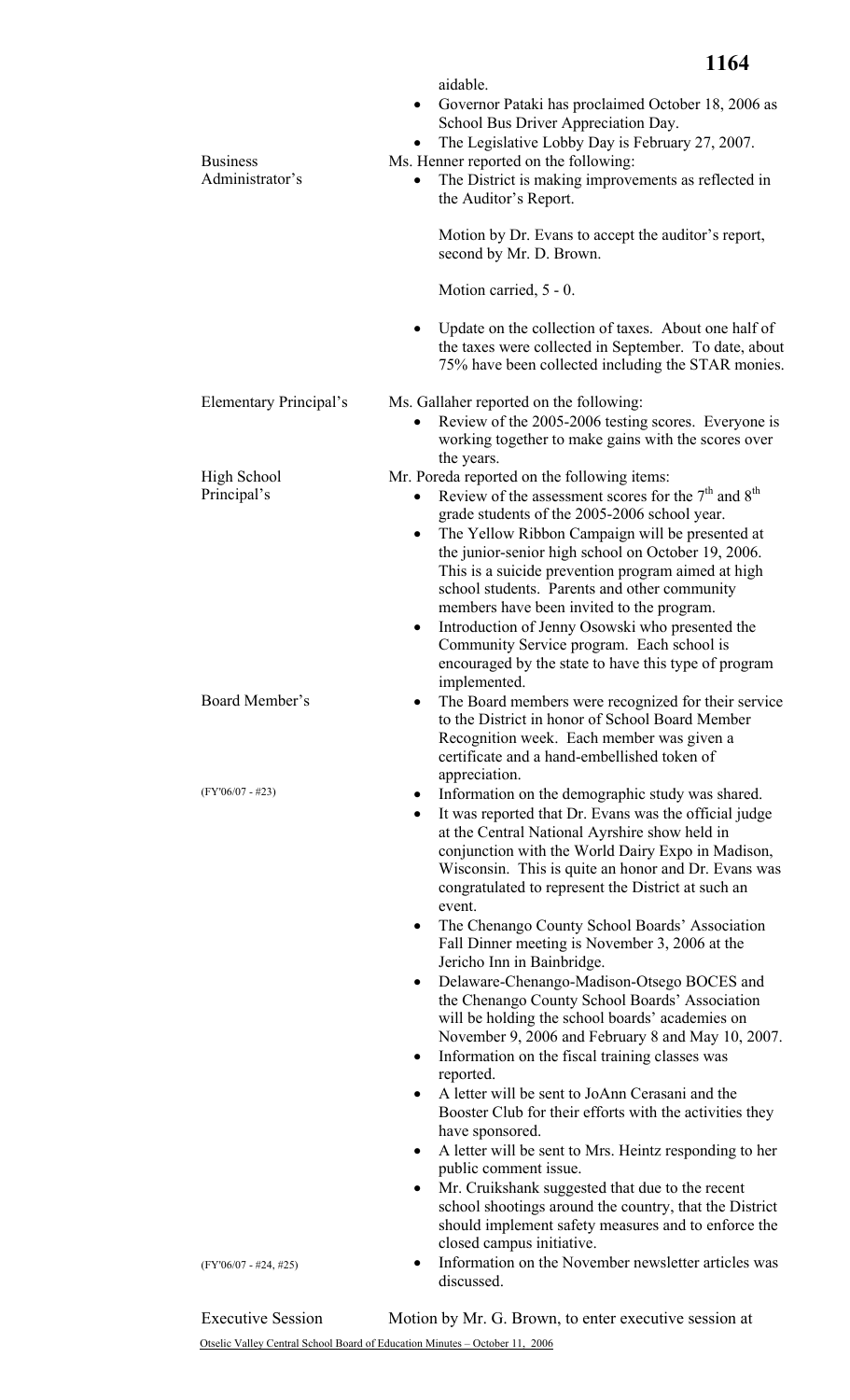9:28 PM for the purpose of personnel, second by Dr. Evans.

Motion carried, 5 - 0.

Open Session Motion by Mr. G. Brown to resume open session at 10:28 PM., second by Mrs. Marshall.

Motion carried, 5 - 0.

Motion by Mrs. Marshall to accept the financial reports as presented. Second by Mr. Cruikshank.

Motion carried, 5 - 0.

## **OLD BUSINESS**

Policy Manual - Third Reading and Adoption of the following Policies

**FINANCIAL REPORTS**

This meeting constitutes the third reading of the following policies of the Otselic Valley Central School Policy Manual:

- Board Member Training on Financial Oversight,
	- Accountability and Fiduciary Responsibilities, #2130 Use of the District Cell Phone, #5322
- Reimbursement for Meals/Refreshments, #5323
- Purchasing, #5410
- Financial Accountability, 5570
- Allegations of Fraud, #5571
- Audit Committee, #5572
- Internal Audit Function, #5573
- Inventories, #5620
- Accounting of Fixed Assets, #5621
- Conference/Travel Expense Reimbursement, #6161

Motion by Dr. Evans, upon the recommendation of the Superintendent of Schools, to adopt the policies listed of the Otselic Valley Central School Policy Manual. Second by Mrs. Marshall.

Motion carried, 5 - 0.

This meeting constitutes the second reading of the non sufficient funds policy of the Otselic Valley Central School Policy Manual

This meeting constitutes the second reading of the School Food Service Program Policy, #5560, of the Otselic Valley Central School Policy Manual.

This meeting constitutes the second reading of the School Use of District Credit Card Policy, #5327, of the Otselic Valley Central School Policy Manual.

Motion by Mrs. Marshall, upon the recommendation of the Superintendent of Schools, to approve the following personnel recommendations:

| Sadie Allen | Resignation, with |  |
|-------------|-------------------|--|
|             | regret, as        |  |
|             | cheerleader       |  |
|             | advisor for the   |  |
|             | 2006-2007         |  |

Policy Manual – Second Reading – Non Sufficient Funds **Policy** 

Policy Manual – Second Reading – School Food Service Program Policy, #5560

Policy Manual – Second Reading – Use of District Credit Card Policy, #5327

**NEW BUSINESS** Personnel

Recommendations

Otselic Valley Central School Board of Education Minutes – October 11, 2006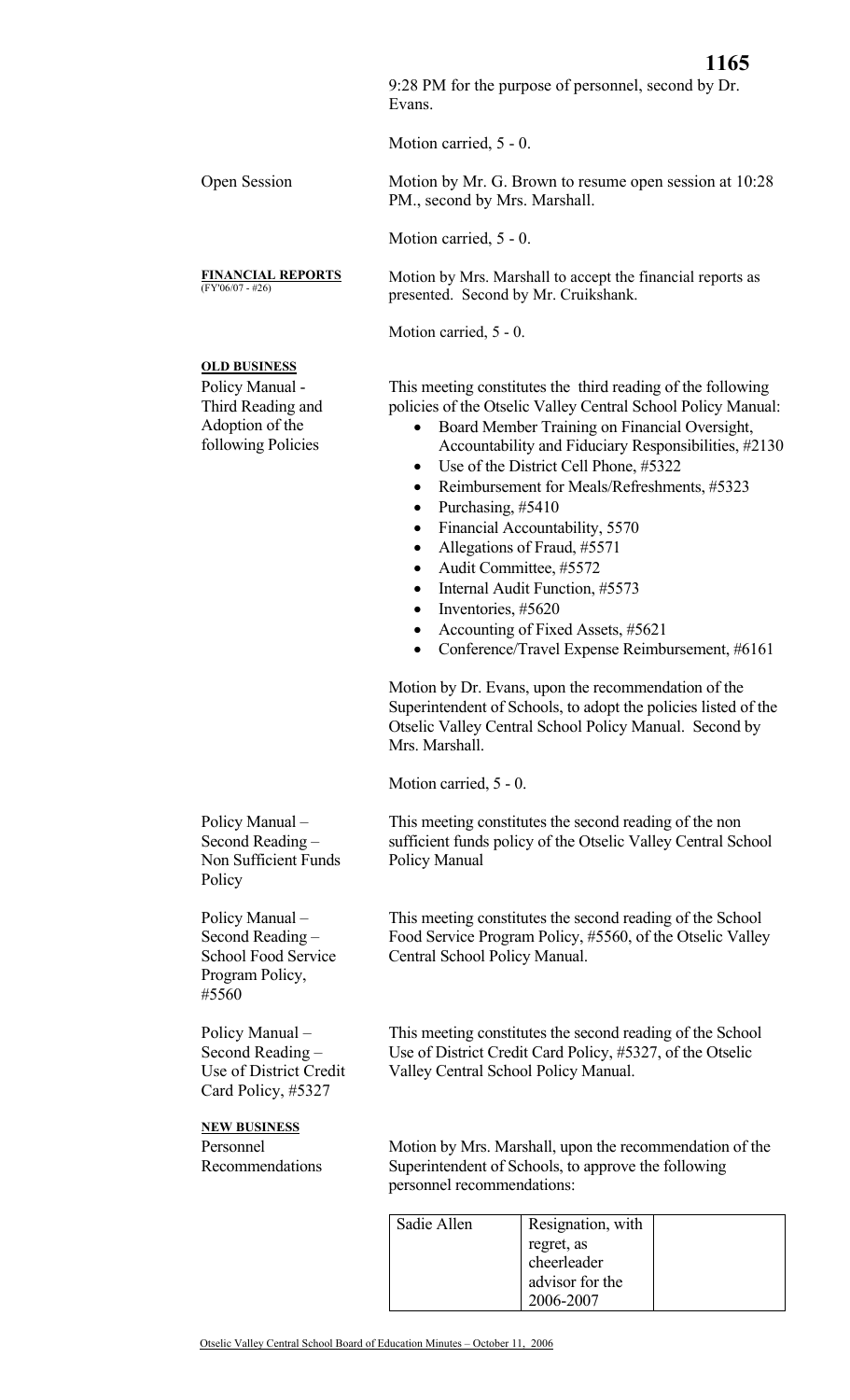|                  | season                              |                          |
|------------------|-------------------------------------|--------------------------|
| Anna Cruikshank  | Conditional                         |                          |
|                  | appointment                         |                          |
|                  | pending                             |                          |
|                  | clearance from<br>the State         |                          |
|                  | Education                           |                          |
|                  | Department as a                     |                          |
|                  | substitute school                   |                          |
|                  | nurse                               |                          |
| Kathleen Loomis  | Appointment as a                    |                          |
|                  | substitute teacher                  |                          |
| Marjorie Davis   | Appointment as                      | At a stipend of          |
|                  | scorekeeper for                     | \$28.00 per game         |
|                  | the boys junior                     |                          |
|                  | varsity and                         |                          |
|                  | varsity basketball                  |                          |
|                  | games for the                       |                          |
|                  | 2006-2007                           |                          |
| Jenny Osowski    | season<br>Appointment as            | At a stipend of          |
|                  | book club advisor                   | \$180.00                 |
|                  | for the 2006-2007                   |                          |
|                  | school year                         |                          |
| Natalie Beckwith | Appointment as                      | At a stipend of          |
|                  | SADD co-advisor                     | \$90.00                  |
|                  | for the 2006-2007                   |                          |
|                  | school year                         |                          |
| Sarah Yafchak    | Appointment as                      | At a stipend of          |
|                  | SADD co-advisor                     | \$90.00 plus             |
|                  | for the 2006-2007                   | experience               |
|                  | school year                         | (\$18.00)                |
| Jeremiah Haslan  | Three year                          | Effective                |
|                  | probationary                        | November 1,              |
|                  | appointment                         | 2006 through             |
|                  | pending                             | November 1,              |
|                  | clearance form                      | 2009                     |
|                  | the State                           |                          |
|                  | Education                           |                          |
|                  | Department as a                     |                          |
|                  | physical                            |                          |
|                  | education teacher                   |                          |
|                  | at a salary of<br>\$32,258.00 (Step |                          |
|                  | 2B)                                 |                          |
| Irene Veney      | Three year                          | <b>Effective October</b> |
|                  | probationary                        | 16, 2006 through         |
|                  | appointment                         | October 15, 2009         |
|                  | pending                             |                          |
|                  | clearance form                      |                          |
|                  | the State                           |                          |
|                  |                                     |                          |
|                  | Education                           |                          |
|                  | Department as a                     |                          |
|                  | Library media                       |                          |
|                  | specialist at a                     |                          |
|                  | salary of                           |                          |
|                  | \$35,241.00<br>(Step 3M)            |                          |
| Jeremiah Haslan  | Conditional                         | At a stipend of          |
|                  | appointment                         | \$1,300.00               |
|                  | pending                             |                          |
|                  | clearance from                      |                          |
|                  | the State<br>Education              |                          |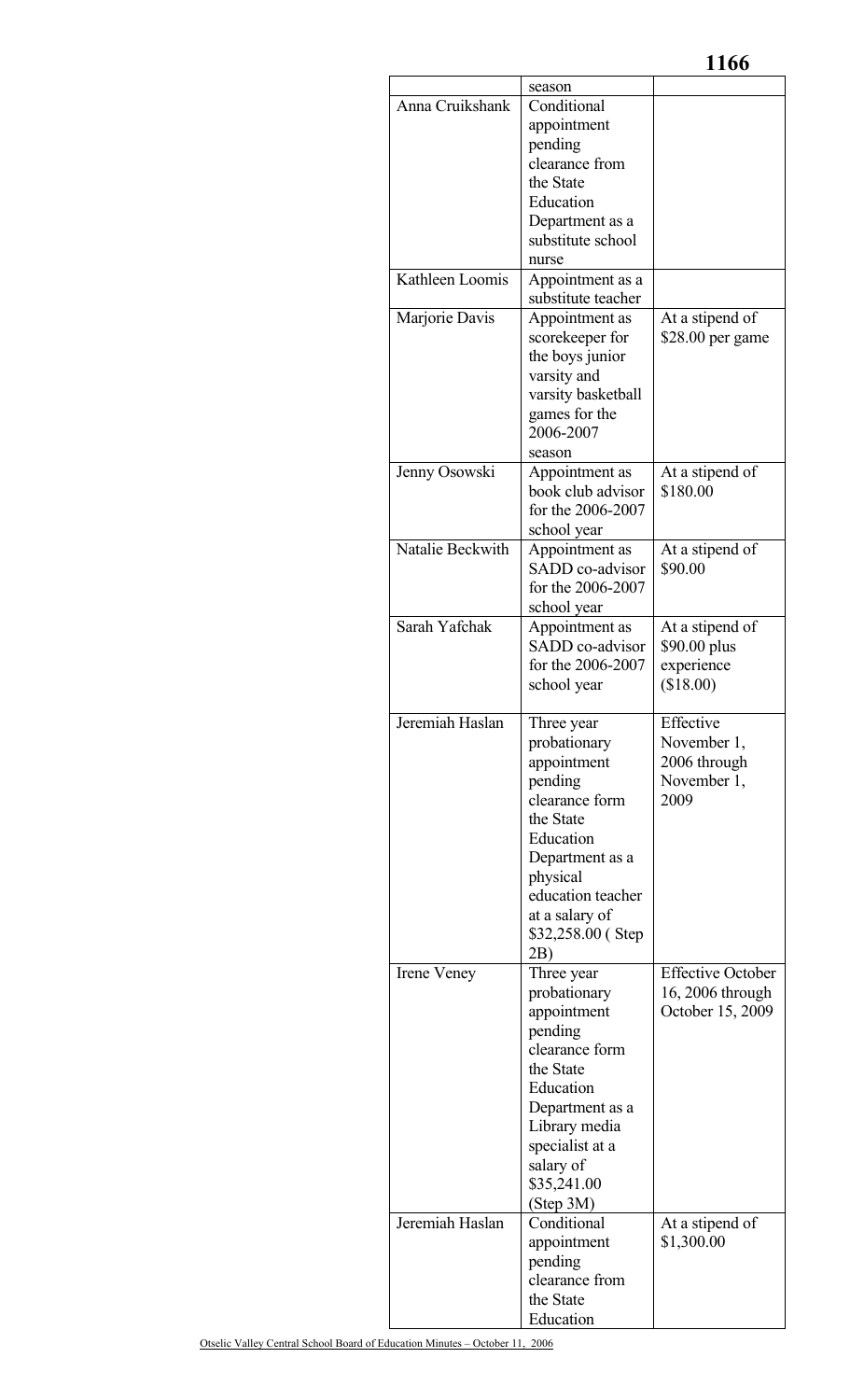|             | Department as<br>the boys modified<br>basketball coach                      |                               |
|-------------|-----------------------------------------------------------------------------|-------------------------------|
| Diane Smith | Appointment as<br>the cheerleader<br>advisor for the<br>2006-2007<br>season | At a stipend of<br>\$1,616.00 |

Second by Dr. Evans.

Motion carried, 5 - 0.

Ford 120 Series Lawn Tractor Bid Motion by Mr. Cruikshank, upon the recommendation of the Superintendent of Schools, to accept the bid for the Ford 120 series lawn tractor of \$150.00 made by Grover Simpson, 428 Cty Rd 10A, Norwich NY 13815. Second by Mr. D. Brown. Motion carried, 5 - 0. Resolution for Health Consortium Alternate Motion by Dr. Evans, upon the recommendation of the Superintendent of Schools, to adopt the following resolution: RESOLVED, upon the recommendation of the Superintendent of Schools, the Board of Education of Otselic Valley Central School District hereby authorizes Nancy Henner, Business Administrator, to act in the place and stead of the Superintendent, in the event of his/her absence from meetings of the Delaware-Chenango-Madison-Otsego BOCES School Health Consortium. It is understood and agreed that the designee shall have full authority to act in the place and stead of the Superintendent of Schools and shall be vested with the authority which the Superintendent vests in him, subject to approval by the Board of Education. Nothing contained herein shall divest the Board of Education of its authority to approve and/or ratify actions by the Superintendent and/or his/her Designee. Second by Mr. D. Brown. Motion carried, 5 - 0. Transportation Request to a Parochial **School** Motion by Dr. Evans, upon the recommendation of the Superintendent of Schools, to approve district transportation to Holy Family School in Norwich for Justin Graham made by Steven and Erin Graham. Second by Mr. Cruikshank. Motion carried, 5 - 0. Committee on Special Education Recommendations Motion by Mrs. Marshall, to accept the recommendations of the Committee on Special Education for the meetings of September 11, September 12, September 18, September 22, September 25 and October 2, 2006. Second by Dr. Evans. Motion carried, 5 - 0. Committee on Special Education Substitute Committee Motion by Mr. D. Brown, upon the recommendation of the Superintendent of Schools, to appoint the following to the Committee on Special Education Sub-Committee: Lacey Eaves-Chairperson, Counselor Nancy Gallaher-Principal, Co-Chairperson Scott Poreda-Principal Elizabeth McLean-Speech Pathologist